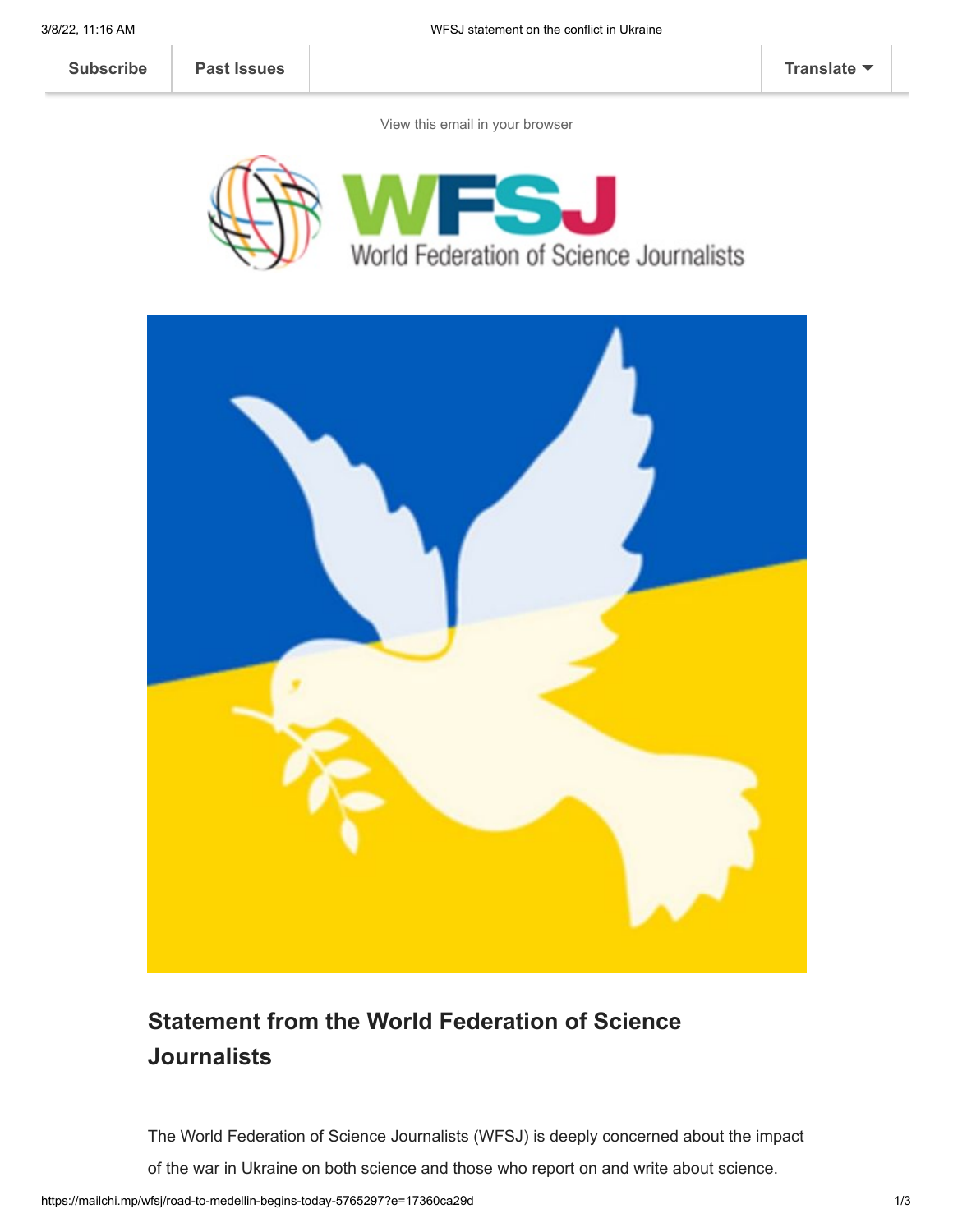## $\mathsf{p}_\mathsf{act}$  [fear for the physica](https://us2.campaign-archive.com/home/?u=a8d11a901ac032467f5aed649&id=6ab4679c19)l safety of  $\mathsf{p}_\mathsf{act}$ **[Subscribe](http://eepurl.com/gBSAIn) Past Issues [Translate](javascript:;)**

ability to fully engage with their work without threats of reprisal. The WFSJ, which is a member of the United Nations Economic and Social Council, comprises 69 member associations across the world, representing more than 15,000 individual science journalists, writers and communicators. Many of them are from countries that have current or recent experience of war. War is a violent disruption to peoples' lives, and it obstructs the essential work of scientists and journalists. It impacts the quality of journalism and the safety of our members, who are key players in civil society and democracy. It disrupts the scientific research that is key to progress. It disrupts free communication, collaboration and access to data. It disrupts communication around science, essential information that citizens can use to make decisions about anything from technology to health. In our current reality, war has interrupted global efforts to overcome the COVID-19 pandemic, as attention has swiveled from virus to war. After more than a week of military conflict and media restrictions, violence is escalating, media outlets are subject to censorship, and a humanitarian disaster is unfolding in front of us. We support negotiations for peace, a peace that is just and fair and serves all human beings. We stand by the members of our community who continue to work in extremely difficult environments. We hope that international diplomatic efforts will soon result in a peace agreement, so the massive destruction can stop and the healing can begin.